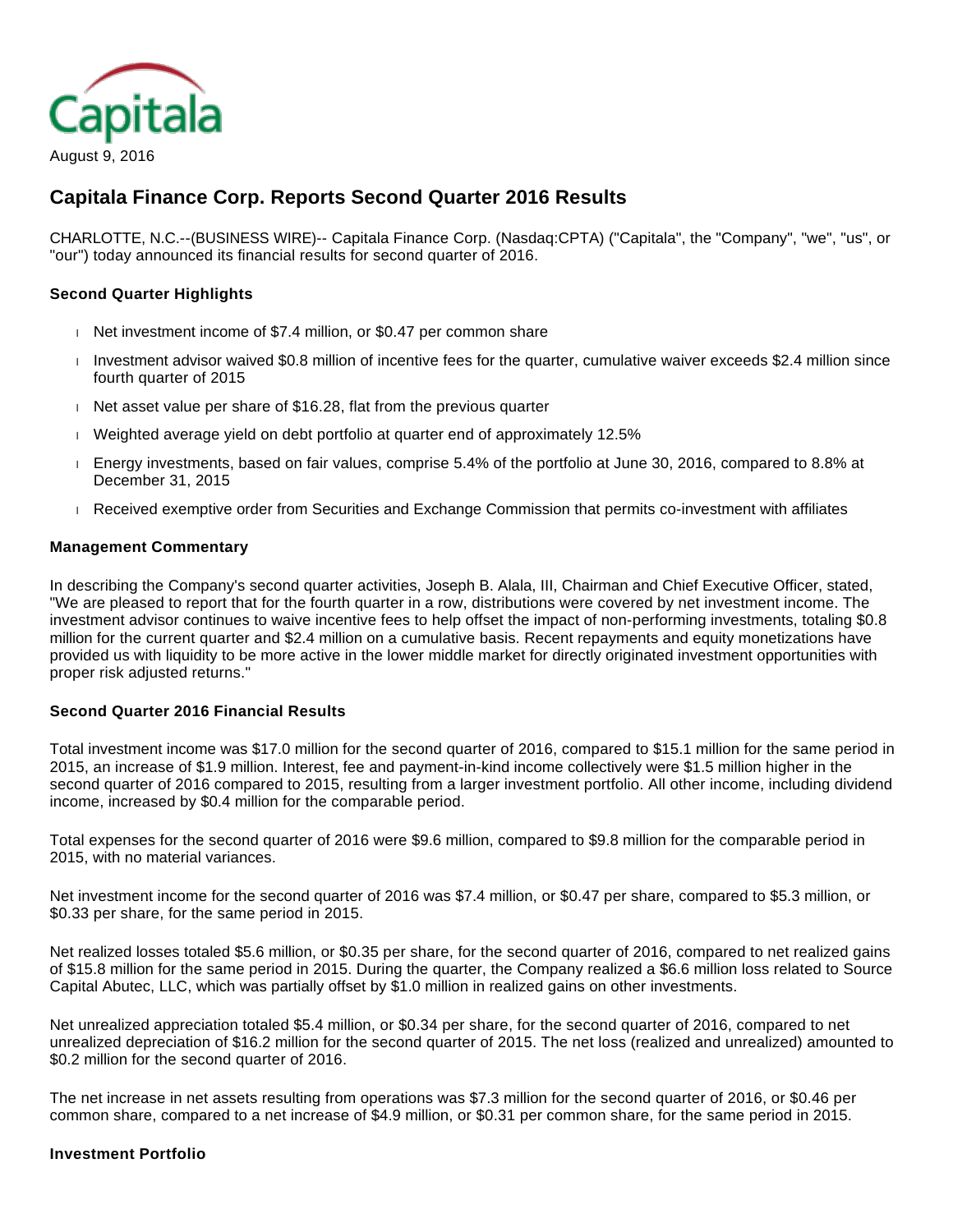As of June 30, 2016, the Company's portfolio consisted of investments in 54 companies with a fair market value of \$595.1 million and a cost basis of \$576.8 million. Senior secured debt investments represented 36.4% of the portfolio, subordinated debt investments represented 43.6% of the portfolio, equity/warrant investments represented 16.8% of the portfolio, and the investment in Capitala Senior Liquid Loan Fund I, LLC represented 3.2% of the portfolio, based on fair values at June 30, 2016.

The fair value of the Company's four energy investments totaled \$32.4 million at June 30, 2016, representing 5.4% of the portfolio, as compared to 8.8% of the portfolio at December 31, 2015. In the aggregate, the fair value of our energy investments is 47.8% of the cost basis, as of June 30, 2016.

At June 30, 2016, we had debt investments in three portfolio companies on non-accrual status with a fair value and cost basis of \$9.0 million and \$37.2 million, respectively. Non-accrual loans, on a fair value and cost basis, represent 1.5% and 6.4%, respectively, of the portfolio at June 30, 2016. At December 31, 2015, the fair value and cost basis of non-accrual investments was \$28.0 million and \$47.1 million, respectively.

#### **Liquidity and Capital Resources**

At June 30, 2016, the Company had \$20.1 million in cash and cash equivalents. In addition, the Company had SBA debentures outstanding totaling \$182.2 million with an annual weighted average interest rate of 3.43%, and \$113.4 million of fixed rate notes bearing an interest rate of 7.125%. At June 30, 2016, the Company had \$69.0 million outstanding and \$51.0 million available under its senior secured revolving credit facility, which is priced at LIBOR plus 3.0% and matures on October 17, 2018.

## **Subsequent Events**

On July 29, 2016, the Company exited its \$5.0 million subordinated debt investment in Maxim Crane Works, LP at 101% of par.

On August 2, 2016 the Company exited its \$18.4 million subordinated debt investment in Merlin International, Inc. at par.

On August 5, 2016, the Company exited its investment in MTI Holdings, Inc. The Company received \$8.0 million for its subordinated debt investment, which was repaid at par. The Company also received \$10.6 million for its equity investment, netting a realized gain of approximately \$8.6 million.

## **Second Quarter 2016 Financial Results Conference Call**

Management will host a conference call to discuss the operating and financial results at 8:30 a.m. on Wednesday August 10, 2016. To participate in the conference call, please dial 1-877-312-5507 approximately 10 minutes prior to the call. A live webcast of the conference will be available at [http://investor.CapitalaGroup.com](http://cts.businesswire.com/ct/CT?id=smartlink&url=http%3A%2F%2Finvestor.CapitalaGroup.com&esheet=51397339&newsitemid=20160809005102&lan=en-US&anchor=http%3A%2F%2Finvestor.CapitalaGroup.com&index=1&md5=f1f7f1f32e22a644766b8aa17840a383).

## **About Capitala Finance Corp.**

Capitala Finance Corp. is a business development company that invests primarily in traditional mezzanine, senior subordinated and unitranche debt, as well as senior and second-lien loans and, to lesser extent, equity securities issued by lower and traditional middle-market companies. The Company is managed by Capitala Investment Advisors, LLC. For more information on Capitala, or to automatically receive email notifications of Company financial information, press releases, stock alerts, or other corporate filings, please visit the Investor Relations section of our website at [www.CapitalaGroup.com.](http://cts.businesswire.com/ct/CT?id=smartlink&url=http%3A%2F%2Fwww.CapitalaGroup.com&esheet=51397339&newsitemid=20160809005102&lan=en-US&anchor=www.CapitalaGroup.com&index=2&md5=429b7d1d6ae16b1f685a544253ffb3f0)

#### **Forward-Looking Statements**

This press release contains certain forward-looking statements. Words such as "believes," "intends," "expects," "projects," "anticipates," and "future" or similar expressions are intended to identify forward-looking statements. These forward-looking statements are not guarantees of future performance, condition or results and involve a number of risks and uncertainties. Actual results may differ materially from those in the forward-looking statements as a result of a number of factors, including those described from time to time in the Company's filings with the Securities and Exchange Commission. The Company undertakes no obligation to publicly update or revise any forward-looking statements, whether as a result of new information, future events or otherwise, except as may be required by law.

## **Capitala Finance Corp.**

**Consolidated Statements of Assets and Liabilities (in thousands, except share and per share data)**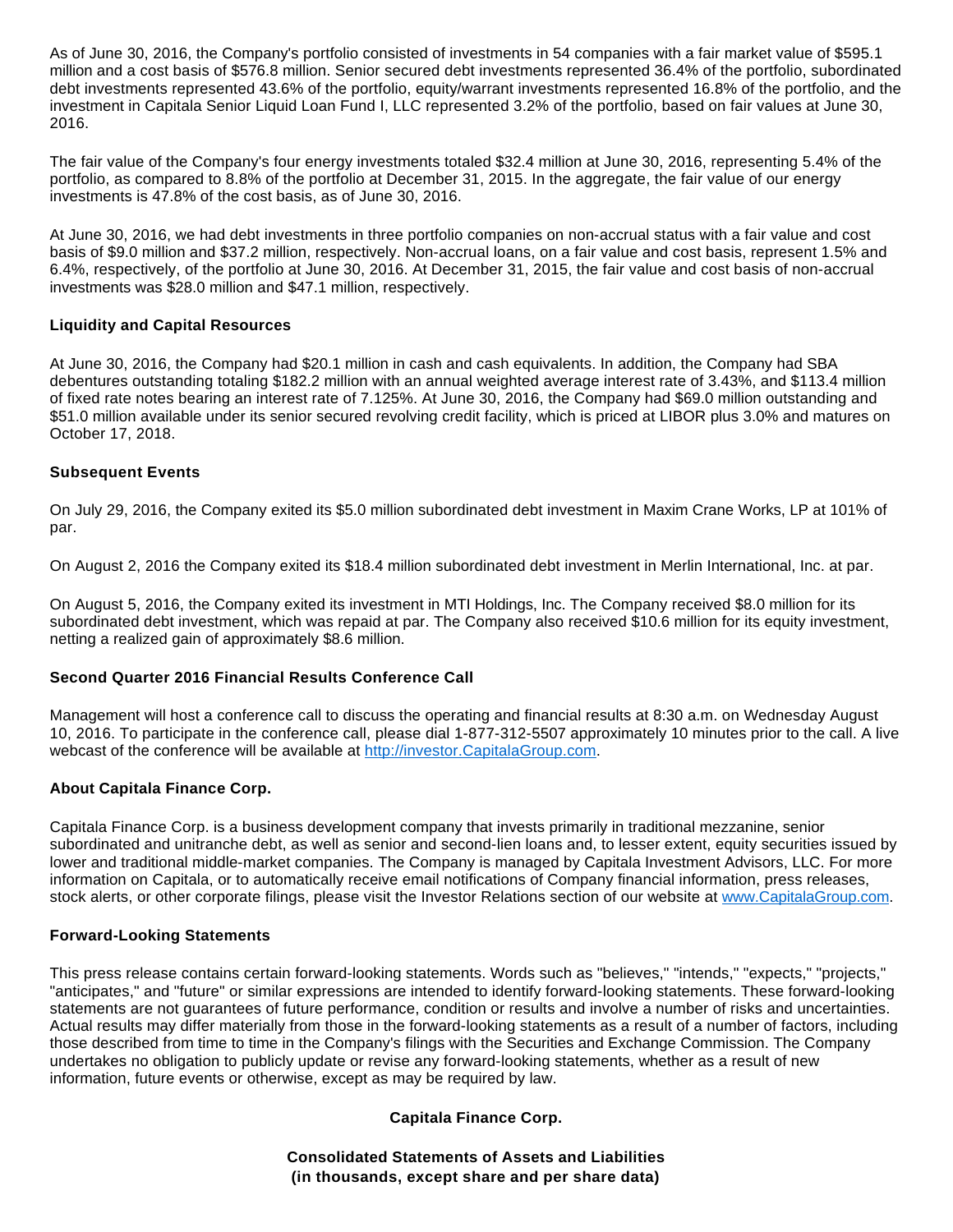|                                                                                        | As of                           |                 |    |                 |
|----------------------------------------------------------------------------------------|---------------------------------|-----------------|----|-----------------|
|                                                                                        | June 30, 2016 December 31, 2015 |                 |    |                 |
|                                                                                        |                                 | (unaudited)     |    |                 |
| <b>ASSETS</b>                                                                          |                                 |                 |    |                 |
| Investments at fair value                                                              |                                 |                 |    |                 |
| Non-control/non-affiliate investments (amortized cost of \$384,569 and \$391,031,      |                                 |                 |    |                 |
| respectively)                                                                          | \$                              | 399,353         | S  | 404,513         |
| Affiliate investments (amortized cost of \$86,899 and \$99,290, respectively)          |                                 | 92,789          |    | 117,350         |
| Control investments (amortized cost of \$105,297 and \$79,866, respectively)           |                                 | 102,975         |    | 70,593          |
| Total investments at fair value (amortized cost of \$576,765 and \$570,187,            |                                 |                 |    |                 |
| respectively)                                                                          |                                 | 595,117         |    | 592,456         |
| Cash and cash equivalents<br>Interest and dividend receivable                          |                                 | 20,108<br>4,738 |    | 34,105<br>5,390 |
| Due from related parties                                                               |                                 | 254             |    | 256             |
| Prepaid expenses                                                                       |                                 | 320             |    | 503             |
| Other assets                                                                           |                                 | 108             |    | 108             |
| <b>Total assets</b>                                                                    | \$                              | 620,645         | \$ | 632,818         |
|                                                                                        |                                 |                 |    |                 |
| <b>LIABILITIES</b>                                                                     |                                 |                 |    |                 |
| SBA debentures (net of deferred financing costs of \$3,218 and \$3,537, respectively)  | \$                              | 178,982         | \$ | 180,663         |
| Notes (net of deferred financing costs of \$3,309 and \$3,583, respectively)           |                                 | 110,129         |    | 109,855         |
| Credit Facility (net of deferred financing costs of \$1,169 and \$1,649, respectively) |                                 | 67,831          |    | 68,351          |
| Due to related parties                                                                 |                                 | 4               |    | 6               |
| Management and incentive fee payable                                                   |                                 | 3,331           |    | 1,687           |
| Interest and financing fees payable                                                    |                                 | 2,826           |    | 2,987           |
| Accounts payable and accrued expenses                                                  |                                 |                 |    | 467             |
| <b>Total liabilities</b>                                                               | \$                              | 363,103         | \$ | 364,016         |
|                                                                                        |                                 |                 |    |                 |
| <b>NET ASSETS</b>                                                                      |                                 |                 |    |                 |
| Common stock, par value \$.01, 100,000,000 common shares authorized, 15,822,636        |                                 |                 |    |                 |
| and 15,777,345 common shares                                                           |                                 |                 |    |                 |
| issued and outstanding, respectively                                                   |                                 | 158             |    | 158             |
| Additional paid in capital                                                             |                                 | 239,628         |    | 239,104         |
| Undistributed net investment income                                                    |                                 | 8,570           |    | 8,570           |
| Accumulated net realized loss from investments                                         |                                 | (9, 166)        |    | (1,299)         |
| Net unrealized appreciation on investments                                             |                                 | 18,352          |    | 22,269          |
| Total net assets                                                                       |                                 | 257,542         |    | 268,802         |
| Total liabilities and net assets                                                       | \$                              | 620,645         | \$ | 632,818         |
| Net asset value per share                                                              | \$                              | 16.28           | \$ | 17.04           |
|                                                                                        |                                 |                 |    |                 |

# **Capitala Finance Corp.**

# **Consolidated Statements of Operations (in thousands, except share and per share data) (unaudited)**

# **For the Three Months Ended June 30 For the Six Months Ended June 30**

| 20 <sup>4</sup> |  |  |
|-----------------|--|--|
|                 |  |  |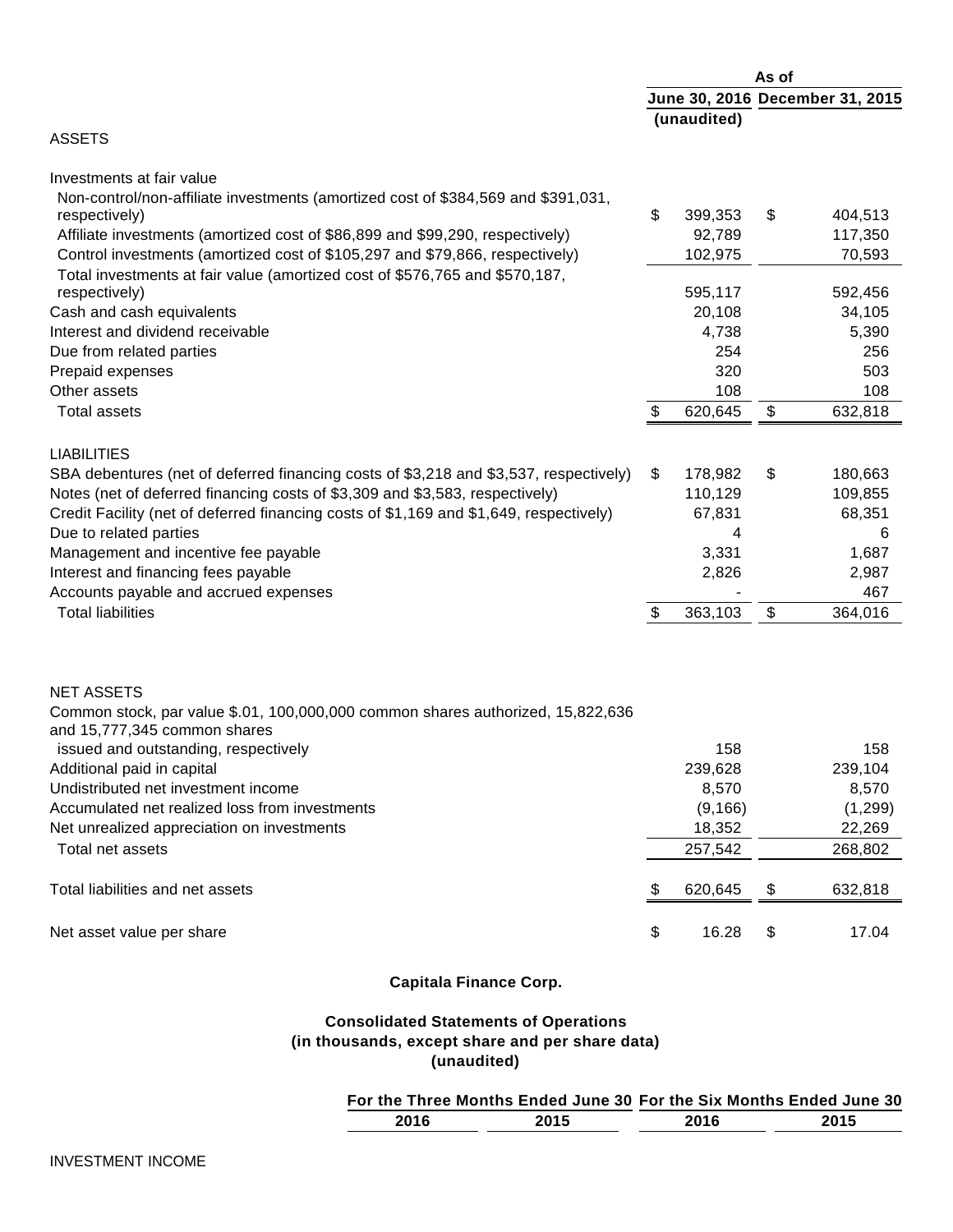| Interest and fee income:                                         |              |                |              |              |
|------------------------------------------------------------------|--------------|----------------|--------------|--------------|
| Non-control/Non-affiliate investments                            | \$<br>10,604 | \$<br>9,516    | \$<br>21,351 | \$<br>17,191 |
| Affiliate investments                                            | 2,240        | 3,081          | 3,603        | 6,672        |
| Control investments                                              | 2,282        | 1,086          | 5,136        | 2,725        |
| Total interest and fee income                                    | 15,126       | 13,683         | 30,090       | 26,588       |
| Payment-in-kind interest and dividend<br>income:                 |              |                |              |              |
| Non-control/Non-affiliate investments                            | 912          | 375            | 1,790        | 689          |
| Affiliate investments                                            | 98           | 394            | 193          | 650          |
| Control investments                                              | 234          | 422            | 465          | 621          |
| Total payment-in-kind interest and<br>dividend income            | 1,244        | 1,191          | 2,448        | 1,960        |
| Dividend income:                                                 |              |                |              |              |
| Non-control/Non-affiliate investments                            |              | 154            | 205          | 307          |
| Affiliate investments                                            | 29           | 29             | 58           | 58           |
| <b>Control investments</b>                                       | 545          | 25             | 1,590        | 209          |
| Total dividend income                                            | 574          | 208            | 1,853        | 574          |
| Other Income                                                     | 43           |                | 43           |              |
| Interest income from cash and cash                               |              |                |              |              |
| equivalents                                                      | 4            | $\overline{2}$ | 6            | 3            |
| Total investment income                                          | 16,991       | 15,084         | 34,440       | 29,125       |
| <b>EXPENSES</b>                                                  |              |                |              |              |
| Interest and financing expenses                                  | 5,029        | 4,681          | 10,051       | 9,317        |
| Base management fee                                              | 2,702        | 2,587          | 5,430        | 4,997        |
| Incentive fees                                                   | 1,667        | 1,329          | 3,373        | 2,510        |
| General and administrative expenses                              | 927          | 1,170          | 2,096        | 2,167        |
| Expenses before incentive fee waiver                             | 10,325       | 9,767          | 20,950       | 18,991       |
| Incentive fee waiver                                             | (765)        |                | (1, 361)     |              |
| Total expenses, net of incentive fee                             |              |                |              |              |
| waiver                                                           | 9,560        | 9,767          | 19,589       | 18,991       |
| NET INVESTMENT INCOME                                            | 7,431        | 5,317          | 14,851       | 10,134       |
| REALIZED AND UNREALIZED GAIN<br>(LOSS) ON INVESTMENTS:           |              |                |              |              |
| Net realized gain (loss) from investments:                       |              |                |              |              |
| Non-control/Non-affiliate investments                            | 69           | 7,670          | 69           | 7,698        |
| Affiliate investments                                            | (5,819)      | 7,098          | (8,081)      | 7,098        |
| Control investments                                              | 145          | 1,069          | 145          | 10,381       |
| Total realized gain (loss) from<br>investments                   | (5,605)      | 15,837         | (7, 867)     | 25,177       |
| Net unrealized appreciation (depreciation)                       |              |                |              |              |
| on investments                                                   | 5,431        | (16, 212)      | (3, 917)     | (20, 502)    |
| Net gain (loss) on investments                                   | (174)        | (375)          | (11, 784)    | 4,675        |
| NET INCREASE IN NET ASSETS                                       |              |                |              |              |
| <b>RESULTING FROM OPERATIONS</b>                                 | \$<br>7,257  | \$<br>4,942    | \$<br>3,067  | \$<br>14,809 |
|                                                                  |              |                |              |              |
| NET INCREASE IN NET ASSETS PER                                   |              |                |              |              |
| SHARE RESULTING FROM OPERATIONS                                  |              |                |              |              |
| - BASIC AND DILUTED                                              | \$<br>0.46   | \$<br>0.31     | \$<br>0.19   | \$<br>1.02   |
| WEIGHTED AVERAGE COMMON STOCK<br>OUTSTANDING - BASIC AND DILUTED | 15,807,340   | 15,957,926     | 15,796,642   | 14,474,446   |
| DISTRIBUTIONS PAID PER SHARE                                     | \$<br>0.47   | \$<br>0.62     | \$<br>0.94   | \$<br>1.14   |